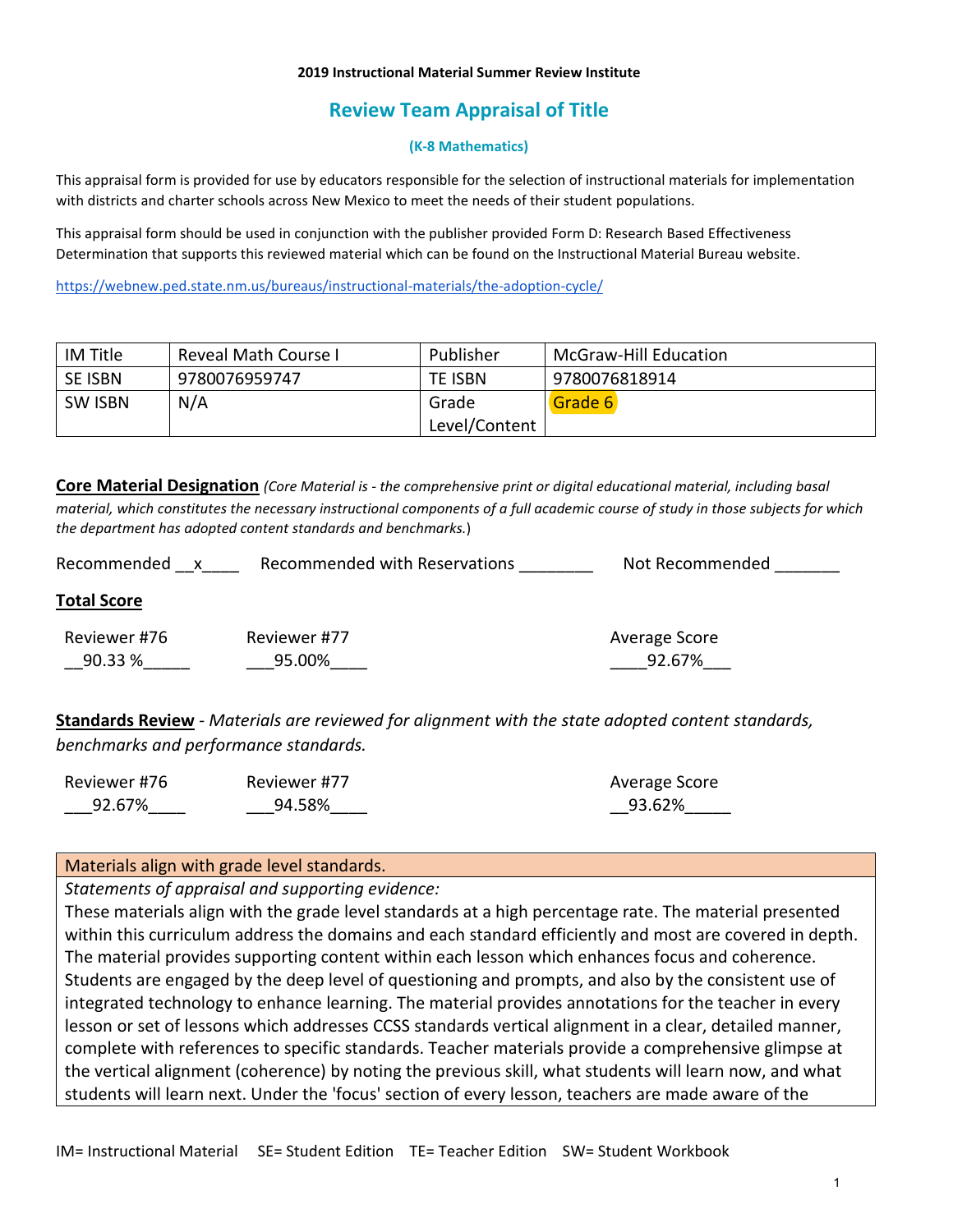domain, major cluster, standards (including supporting standards) and the math practices which are addressed in the lesson.

# Materials align to standards for mathematical practice.

*Statements of appraisal and supporting evidence:*

This material presents the mathematical practices as an integrated component, with specific teacher annotations in each lesson and unit which help enhance the teacher's delivery model for specific practices. Students will have significant opportunity to gain the targeted math skills as outlined in the practices. Students collaborate daily and several times within a class period or block. The material incorporates the Math Practices into daily instruction for students to become proficient in their ability to:

- speak and write mathematical arguments as supported by evidence;
- attend to precision both in printed and digital tasks;
- make sense of problems by using strategies and reasoning, and persevere in solving them;
- reason abstractly and quantitatively by multiple modes of presentation and student demonstration of learning;
- model with mathematics, both in print and digital materials, to demonstrate their thinking;
- use appropriate tools strategically to solve problems both in print and digital formats;
- look for and use structure throughout the course as each concept and skill is clearly connected and progresses from one lesson to the next;
- look for and express regularity in repeated reasoning through the application of skills in real-world problems.

Furthermore, this material incorporates multiple best practice strategies and accommodations, such as scaffolded questioning techniques or alternate tools, to help all students achieve the inclusion of the math practices within their daily learning.

Materials show aspects of rigor.

*Statements of appraisal and supporting evidence:*

These materials dedicate several pages in the teacher's edition on the importance of the aspects of rigor within math education. For example, each lesson provides several opportunities and differentiated presentations of material so that all students can gain a conceptual understanding of the content standards. Students use what they know and enhance their knowledge by investigative approaches and exploration opportunities to discover the new content or skill. As mentioned previously, these materials include a significant amount of digital resources and learning opportunities for students which teachers can assign to enhance their understanding.

Additionally, there are plenty of procedural skill and fluency opportunities within these materials. Each lesson has multiple examples with practice, guided practice, and independent practice. Again, teachers can assign additional or differentiated student or skill-specific practice sets either printed or in digital formats to encourage skill fluency.

Finally, the aspect of application was clearly evident throughout these materials in both print and digital formats. The real-world problems the authors chose are developmentally appropriate for this age, comprehensible, and low-floor to high-ceiling, meaning any student can approach these tasks using a variety of skills or knowledge.

**Math Content Review** - *Materials are reviewed for relevant criteria pertaining to the support for teachers and students in the specific reviewed content area.*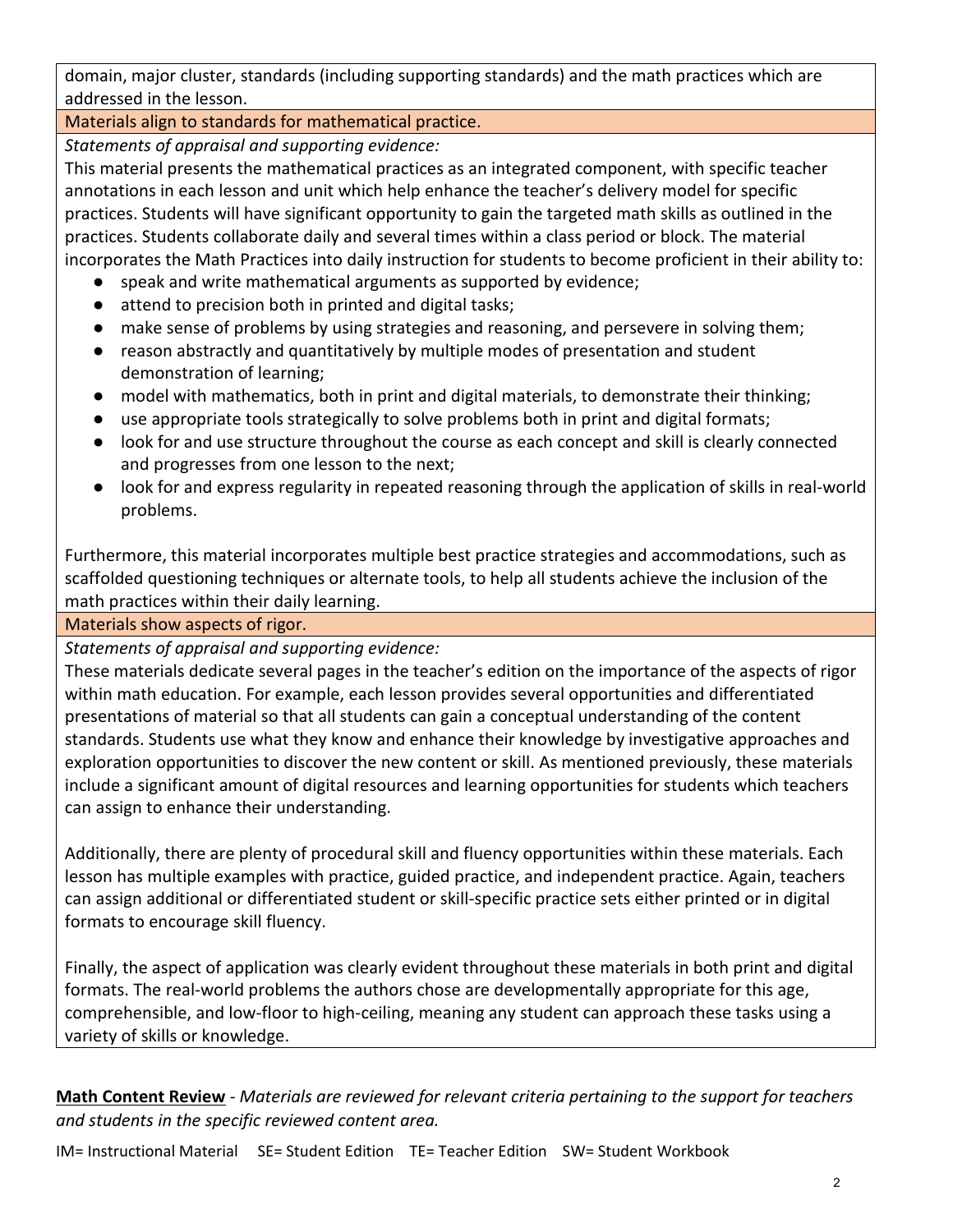## Average Score \_\_96.43%\_\_\_\_\_

Materials are consistent with grade level content, supporting the intent of the delivery and understanding of mathematics.

*Statements of appraisal and supporting evidence:*

Materials contain supports that explain the mathematical focus of each lesson within the specific grade level and how it relates to the coherence of the mathematical learning progressions. Materials list the previous, current, and future standards and explain the skills and concepts students use to understand, build fluency, and apply their understanding. Materials provide a description of the targeted concept, misconceptions, examples of student thinking, and then suggestions for follow-up. Materials provide adult-level explanations and examples of concepts with supports for language development, conceptual bridging, and mathematical background.

Materials support student learning of mathematics.

*Statements of appraisal and supporting evidence:*

Materials provide supports for students to find errors, reason abstractly, make an argument, and then create real world problems. Materials encourage precise academic language using concrete or abstract representations. Materials provide ample opportunities with strategies to elicit mathematical discourse. Each module contains a family letter that introduces families to the module content and describes activities that might be helpful for families to use at home to help support student progress and achievement.

**All Content Review** - *Materials are reviewed for relevant criteria pertaining to the support for teachers and students in the material regarding the progression of the standards, lesson structure, pacing, assessment, individual learners and cultural relevance.*

| Reviewer #76 | Reviewer #77 | Average Score |
|--------------|--------------|---------------|
| 83.54%       | 95.73%       | 89.63%        |

## Materials are consistent with the progressions in the standards.

*Statements of appraisal and supporting evidence:*

Each lesson provides a list of previous, current, and next standards addressed. Each module provides a vertical alignment showing content progression from previous, current, and future grade/standards. The materials provide real world math problems to practice and apply knowledge with foldables, "talk about it" opportunities, and an optional opportunity to complete extra practice online.

Materials foster coherence through connections at a single grade, where appropriate and required by the standards.

*Statements of appraisal and supporting evidence:*

The lesson goal is clearly related to the content standards for that lesson. Each lesson focus shows the major clusters that support the standards addressed in that lesson, providing connections that are both natural and important.

Materials are well designed and take into account effective lesson structure and pacing.

*Statements of appraisal and supporting evidence:*

The pacing guide is provided for the year and for each module, which shows the amount of time needed for each lesson divided into 45 or 90 minute class periods/blocks with the standards listed for each one.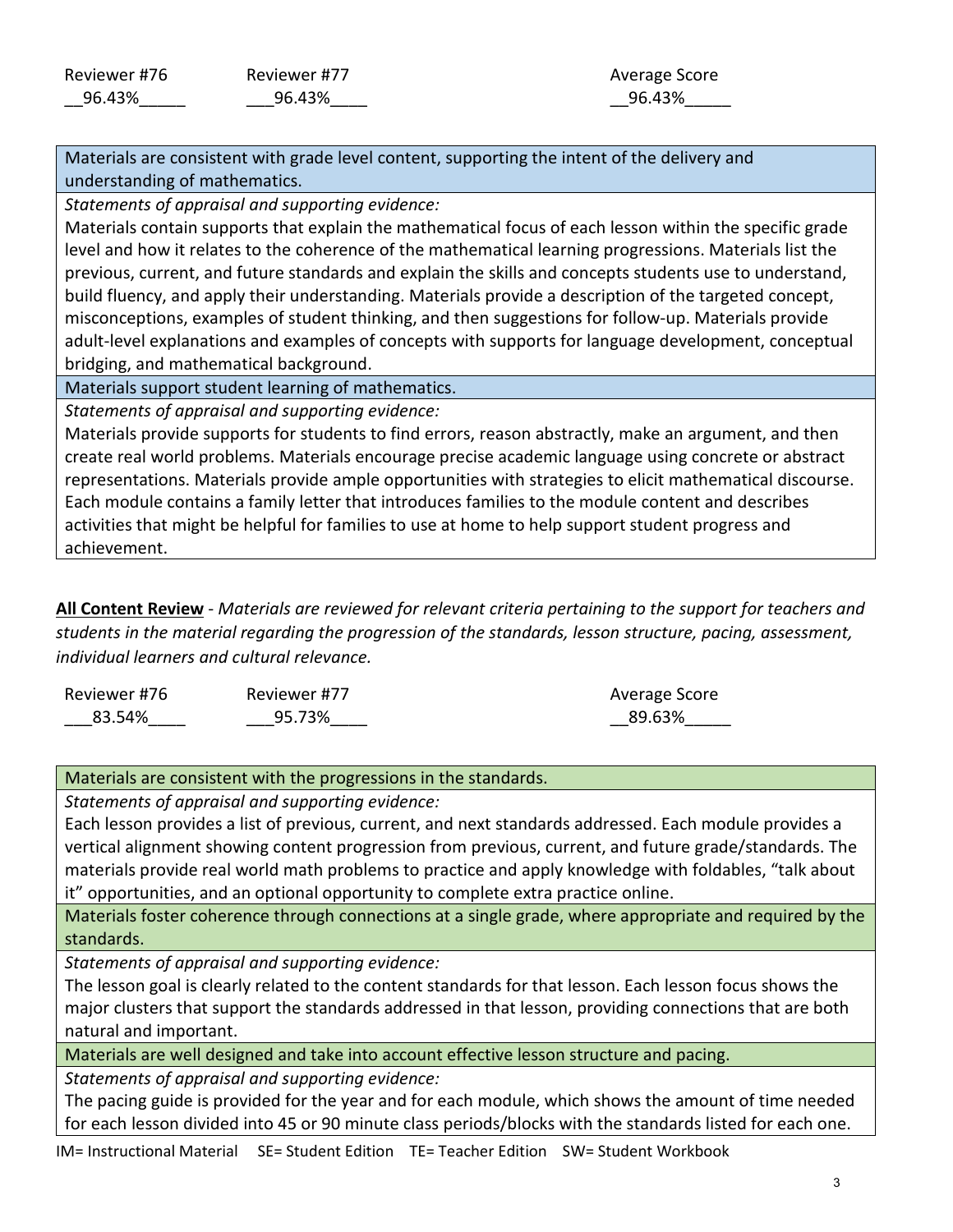Lessons are designed to be delivered in a specific and intentional sequence, beginning with a lesson launch (includes interactive resources for warm-up and introduction), Explore and Develop (uses both print and digital materials, includes a lesson which provides practice and application of the new content), student checks online, an exit ticket, further practice, and an opportunity for differentiation.

The materials provide practice for students which can be assigned in either print or digital format. There are suggested assignments or problem numbers which cover earlier or supporting standards to differentiate the assignments and opportunities students need to gain procedural fluency and concept through application. In addition, students are provided opportunities to practice collaboratively by making their own real world problems and then solving each other's problems. They then compare strategies and discuss effectiveness. Visuals are provided, including online animations, lined space for student notes in the Student Edition, charts and graphs to support content, and historical math facts to engage students. Both student and teacher editions include a multilingual glossary with reference to the lesson where that concept is taught in both digital and print format.

Materials offer teachers resources and tools to collect ongoing data about student progress on the standards.

*Statements of appraisal and supporting evidence:*

End unit assessment is completed online and identifies the standards addressed. The teacher can access a report for each student based on the standards. Each module has a test practice component with the standards for each lesson listed and identified on each question on the test practice. The rubrics articulate the expectations for student responses to the performance task by listing the criteria and describing levels of quality. Each unit provides multiple types of formative and summative assessments, including digital checks, vocabulary tests, performance tasks, and on-level, below-level, and above-level end of unit assessments. Teachers can see student performance and data immediately with the use of digital checks and exit tickets. Included are ways which the teacher can differentiate for student(s) based on their performance. Each lesson provides a checklist for students to rate their knowledge before and after the unit and provides the opportunity for students to reflect on what they learned in a specific module. They also evaluate their own learning by drawing and writing about it clearly and with supportive evidence.

Materials give all students extensive opportunities and support to explore key concepts.

## *Statements of appraisal and supporting evidence:*

The materials provide scaffolding for questioning, along with support on how to identify productive vs. nonproductive struggle with strategies to address both. The materials provide teachers with specific strategies for meeting the needs of learners below-level, on-level, and above-level. Available for nearly every lesson, the LEARNSMART resource is an additional resource that teachers can have one or several students, or the entire class, logon to not only assess for mastery of content, but also student-specific links and resources for additional practice based upon student answer selection. This resource can be used as a reteaching tool. Scaffolding strategies and tips are provided to strengthen instruction for English language learners and provide additional language and concept support both within the standard Teacher's Edition and in the additional resource: Language Development Handbook with both a TE and SE. The materials provide opportunities for students to investigate content beyond what is expected in the lesson through online extension activities. Interactive presentations represent students of various demographic and personal characteristics. Materials give multicultural tips to address common errors based on Latin American, Spanish, and Mexican cultures, but there is little reference to other cultures. It should be noted however, that the glossary is available in multiple languages including Arabic, Chinese, and French.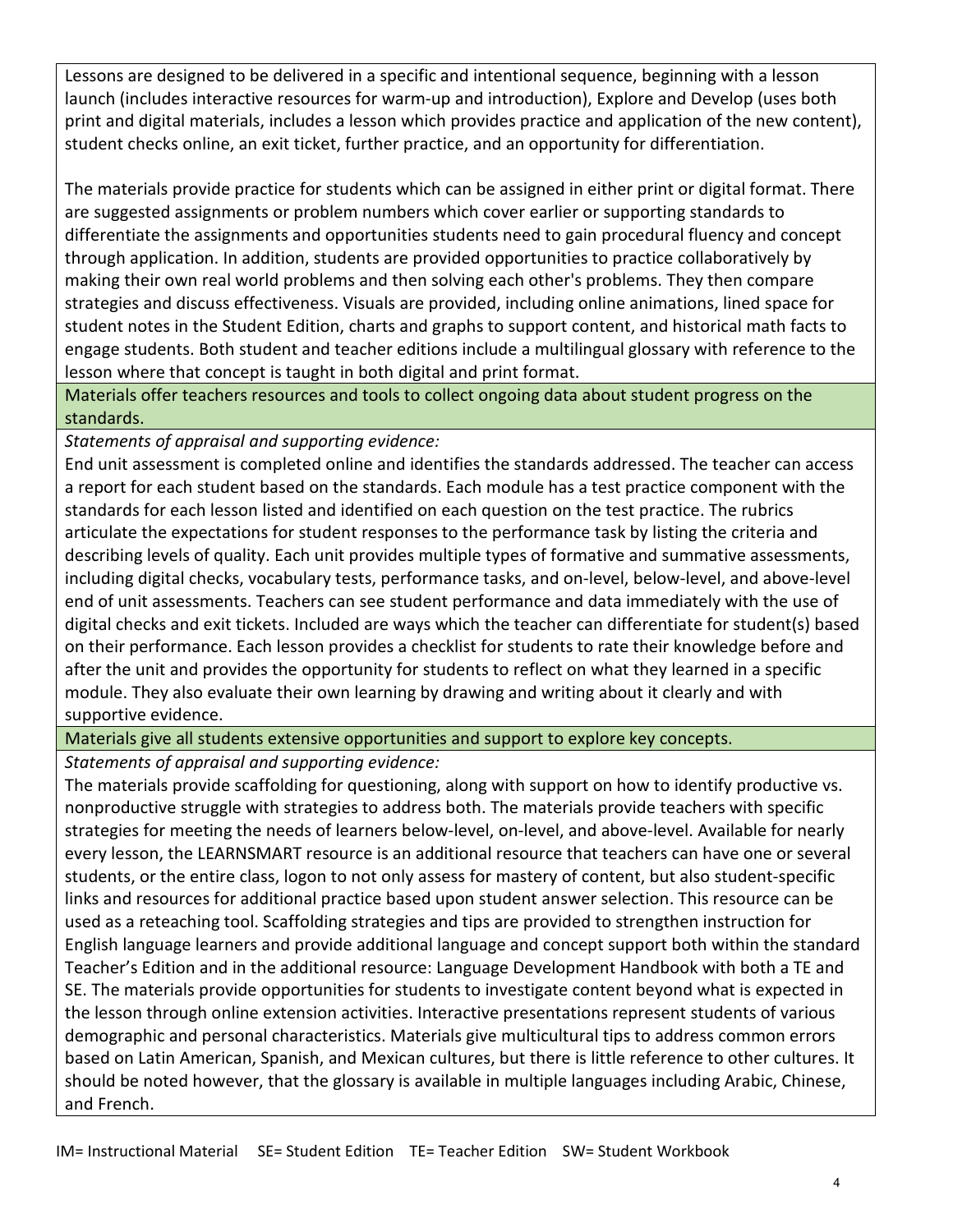Materials support effective use of technology to enhance student learning. Digital materials are accessible and available in multiple platforms.

*Statements of appraisal and supporting evidence:*

All of the instructional content can be projected or accessed via desktop, laptop, or tablet compatible with Safari and Chrome browsers and multiple operating systems including both Windows and Apple. Each unit contains multiple opportunities to assess student understanding and knowledge of procedural skills using technology through interactive presentations and online assessments. Materials integrate multiple opportunities for digital learning into the text with online activities and additional practice. Material offers multiple ways for administering both formative and summative assessment; allows for easy and instant collection of data; item analysis report; standards analysis report; activity report; and finally, teachers have the ability to design and create their own assessments by drawing from test item banks.

Materials can be easily customized for individual learners.

*Statements of appraisal and supporting evidence:*

The materials incorporate technology-based tools to help address a wide range of knowledge gaps, set and align academic goals, and meet student individualized learning needs by providing opportunities for teachers to personalize learning. The materials provide additional opportunity to apply the concepts of the lesson to solve problems. Additionally, there are pre-made differentiated assessments for a variety of learners. Teachers can also create their own assessments by drawing from a standards aligned item bank. Students use interactive presentations but it is not clear if the materials provide opportunities for teachers and/or students to collaborate with each other. However, there is a read-aloud tool which may be beneficial for a classroom containing students with disabilities, ELLs, or any struggling reader. The computer or device will read the material for the student, so the focus is on understanding content and not have reading abilities hinder student comprehension.

Materials take into account cultural perspectives.

*Statements of appraisal and supporting evidence:*

The materials provide multicultural tips to address different cultural and linguistic needs of the learners and contain some media with names that reflect the gender and ethnicity balance reflecting the cultural diversity represented within the community, state, and nation. Multicultural tips offer insight into different cultures, languages, and experiences but are mostly based on Latin American, Spanish, and Mexican cultures. The materials address multiple ethnic descriptions, interpretations, or perspectives of events and experiences through historical facts about various mathematicians from different ethnic backgrounds. The materials effectively encourage students to talk about their answers and justify their responses. Like most math materials available, this curriculum did not prompt discussions of social justice.

**Reviewer Professional Summation** - *These materials are reviewed by Level II and Level III educators from across New Mexico. The reviewers have brought their knowledge, experience and expertise into the review of these materials. They offer here their individual summary of the material as a whole.* 

Reviewer #76 background and experience:

I am a dual licensed, Level III teacher (PreK-12 Special Education and K-8 Elementary Education) and am Highly Qualified in math content. I have been a licensed teacher for ten years. My teaching experience has occurred in a variety of places, from the south valley in Albuquerque to the northwest side of Albuquerque, and finally in my hometown, Rio Rancho. I have taught in a variety of classroom settings, including the intensive support, small group, emotionally fragile, and inclusion settings.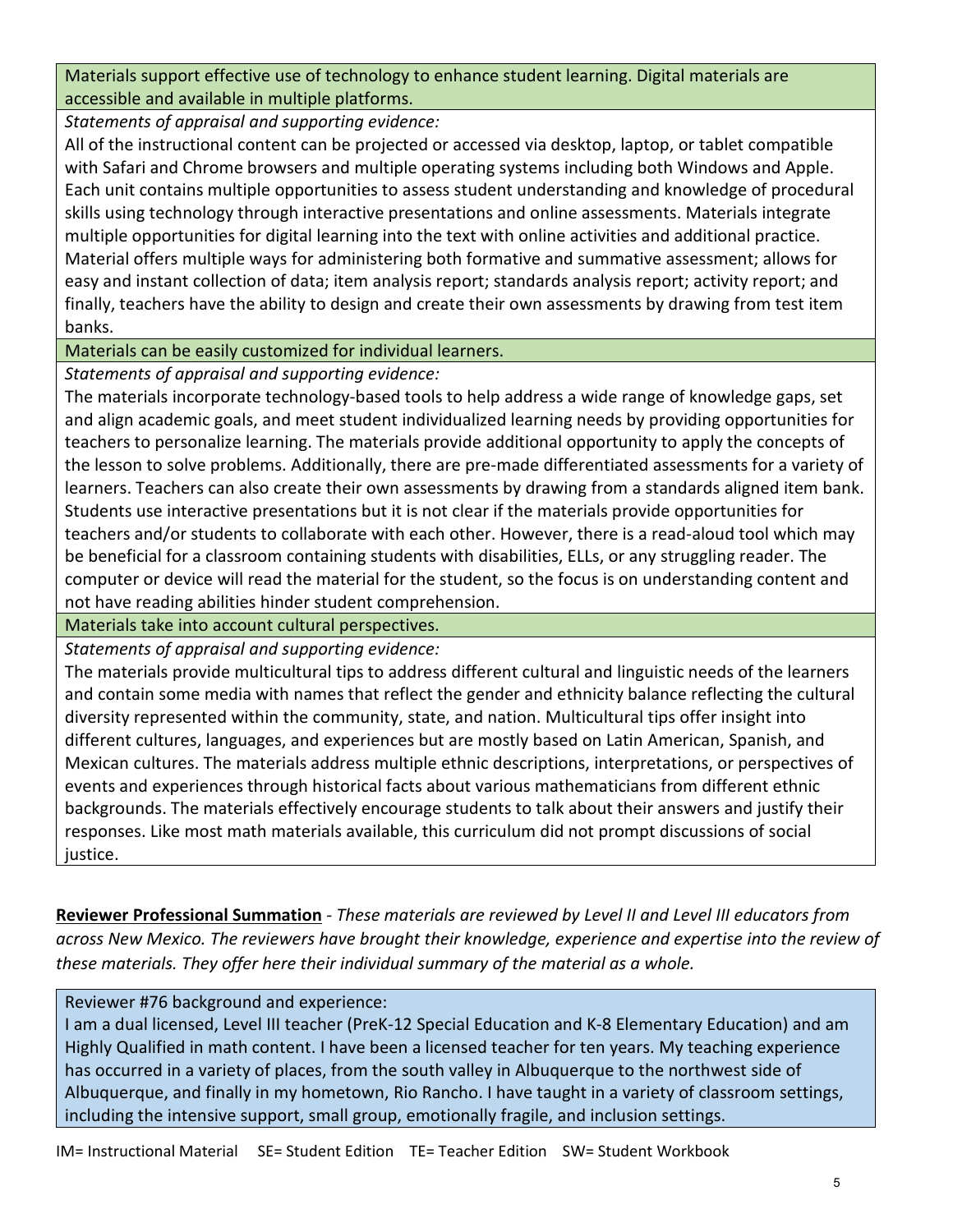*Professional summary of material:*

The material met a variety of criteria, including standards alignment, addressing and enhancing math practices, encouraging all aspects of rigor, and integrating technology into the classroom easily and in a structured manner. The curriculum also allows for true differentiation. There are supports within it to address the many learning styles and needs of students. There are components in every lesson for belowlevel students, on-level, and those exceeding grade level expectations. As mentioned previously, there are a significant amount of supports, strategies, tools, and resources for ELL students. The pacing guide is very detailed and clear. The materials prove standard alignment frequently throughout a lesson or assessment by including references. Each unit provides a look at the vertical alignment for a concept or skill as well. Both of these tools will be especially helpful for new teaching staff. The amount of digital integration within each lesson, digital resources, and availability of eTools is remarkable and will be beneficial to students and classes who have access to technology. The material tries to include families by providing a letter home on each unit which describes the skills and content to be learned, along with helpful hints. This curriculum is also well-suited for teachers to keep and track data electronically, which means less time spent on grading and data collection or analysis, which can be a challenge in a mathematics classroom. Overall, I would definitely recommend this material to any teacher looking to enhance, challenge, and meet the needs of students.

Reviewer #77 background and experience:

I am a Level 3 teacher and hold a dual license in Early Childhood and K-8 Elementary Education with National Board Certification in Literacy. I am certified in ESL and working on my gifted certification. I have taught in a variety of settings including full inclusion, multi-grade level, special education gifted, and single grade level content specific classrooms. I am currently teaching middle school science but have taught gifted ELA and elementary grades K through 4 and have served as SAT and Grade Level Chair. I am a certified support provider for National Board Candidates wishing to achieve National Board Certification.

## *Professional summary of material:*

This curriculum addresses the standards for the grade level and provides a sufficient amount of practice including real world math application problems. The digital aspect of the program provides engaging interactive presentations, digital tools for students to use and manipulate during lessons, and numerous assessment opportunities. Students monitor their progress through the use of before and after lesson charts and unit reflections. Materials provide ample opportunities and guidelines for teachers to assess the needs of students and differentiate instruction both in digital and print format for below level and above level learners. There are additional resources for both the teacher and the students for ELLs that provide some insight into common misconceptions based on cultural differences. Materials provide many opportunities for student discourse and lessons focus on conceptual understanding, fluency, and application. Overall, I would recommend this curriculum as it provides ample support for both teachers and students.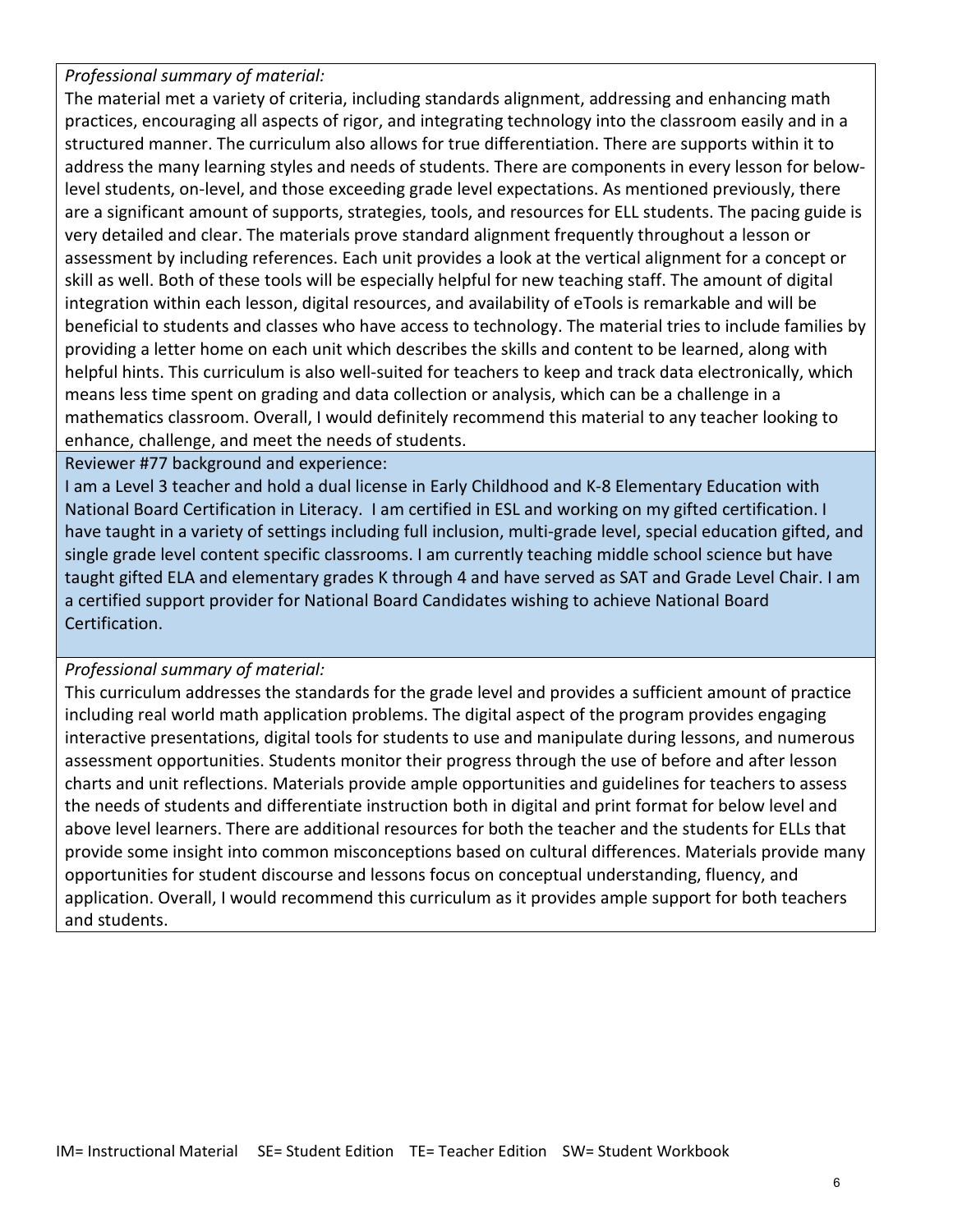### **2019 Instructional Material Summer Review Institute**

# **Review Team Appraisal of Title**

### **(K-8 Mathematics)**

This appraisal form is provided for use by educators responsible for the selection of instructional materials for implementation with districts and charter schools across New Mexico to meet the needs of their student populations.

This appraisal form should be used in conjunction with the publisher provided Form D: Research Based Effectiveness Determination that supports this reviewed material which can be found on the Instructional Material Bureau website.

<https://webnew.ped.state.nm.us/bureaus/instructional-materials/the-adoption-cycle/>

| IM Title       | Reveal Math Course II | Publisher      | McGraw-Hill Education |
|----------------|-----------------------|----------------|-----------------------|
| <b>SE ISBN</b> | 9780076959754         | <b>TE ISBN</b> | 9780076818945         |
| <b>SW ISBN</b> | N/A                   | Grade          | Grade 7               |
|                |                       | Level/Content  |                       |

**Core Material Designation** *(Core Material is - the comprehensive print or digital educational material, including basal material, which constitutes the necessary instructional components of a full academic course of study in those subjects for which the department has adopted content standards and benchmarks.*)

| Recommended<br>х    | Recommended with Reservations |                       | Not Recommended         |  |
|---------------------|-------------------------------|-----------------------|-------------------------|--|
| <b>Total Score</b>  |                               |                       |                         |  |
| Reviewer #31<br>93% | Reviewer #33<br>92.7%         | Reviewer #77<br>90.9% | Average Score<br>92.22% |  |

**Standards Review** - *Materials are reviewed for alignment with the state adopted content standards, benchmarks and performance standards.*

| Reviewer #31 | Reviewer #33 | Reviewer #77 | Average Score |
|--------------|--------------|--------------|---------------|
| 95.41%       | 92.5%        | 91.34%       | 93.08%        |

Materials align with grade level standards.

*Statements of appraisal and supporting evidence:*

Materials are aligned to grade level standards.

Connections are made to prior learning, current learning, and what will come next, in the launch section of each module.

Materials align to standards of mathematical practice.

*Statements of appraisal and supporting evidence:*

The Teacher Edition provides mathematical practices that are used within the lesson at the beginning of each module and lesson. The TE provides "talk about it", online activities, connections to theater, opportunities for modeling with manipulatives, and hands-on foldables to engage students. Mathematical practices are listed in the conceptual understanding section and shows how the practice is

achieved through activities within the lesson.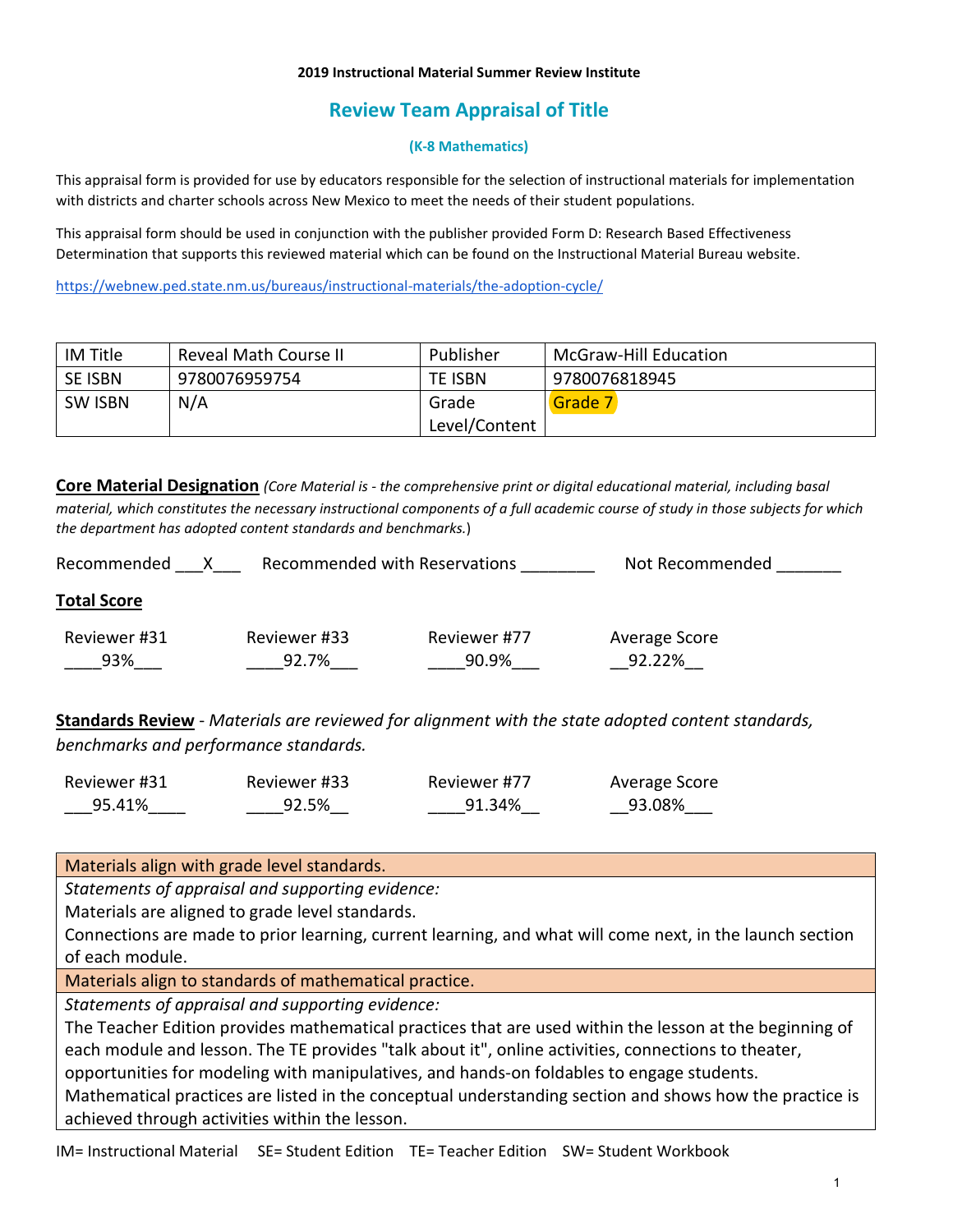Materials show aspects of rigor.

*Statements of appraisal and supporting evidence:*

Students can build conceptual understanding through working collaboratively with each other on the "Explore" activities. Different tools and strategies are used throughout the lessons to build procedural fluency, such as the tool "Web Sketchpad". To apply new content and skills, real world examples and practice problems are presented in lessons. Every lesson has a chance for students to integrate applications of skills such as the ignite activities, which cultivates curiosity, inquiry, and engages students through differentiated challenges. Evidence of this is located in the digital portion of the materials in the launch section.

**Math Content Review** - *Materials are reviewed for relevant criteria pertaining to the support for teachers and students in the specific reviewed content area.*

| Reviewer #31 | Reviewer #33 | Reviewer #77 | Average Score |
|--------------|--------------|--------------|---------------|
| 89.29%       | 89.29%       | 92.86%       | 90.48%        |

Materials are consistent with grade level content, supporting the intent of the delivery and understanding of mathematics.

*Statements of appraisal and supporting evidence:*

Materials have adult explanations that explain concepts and lessons and list targeted misconceptions and next steps based on student responses. The TE shows vertical alignment of previous, now, and next standards and explains the progression of conceptual understanding, fluency, and application for that lesson. Materials provide questions at three different levels to elicit mathematical discourse among students and a list of targeted misconceptions and next steps based on student responses. Additionally, there are ample opportunities for teachers to engage in online Professional Development. Teachers can offer resources to the website.

Materials support student learning of mathematics.

*Statements of appraisal and supporting evidence:*

Materials offer some support using and encouraging precise and accurate mathematics, academic language, terminology, and concrete or abstract representations. Online and printable student vocabulary support is geared toward all learners and as language support for ELL. Materials provide some supports to create structures for grade-appropriate arguments and explanations, diagrams, mathematical models, etc. to strengthen student learning. Module family letters provide strategies for families to support the student.

**All Content Review** - *Materials are reviewed for relevant criteria pertaining to the support for teachers and students in the material regarding the progression of the standards, lesson structure, pacing, assessment, individual learners and cultural relevance.*

Reviewer #31 \_\_\_87.8%\_\_

Reviewer #33 \_\_93.9%\_\_\_

Reviewer #77 \_\_\_89.63%\_\_

Average Score \_\_\_\_90.45%\_\_\_

Materials are consistent with the progressions in the standards. *Statements of appraisal and supporting evidence:*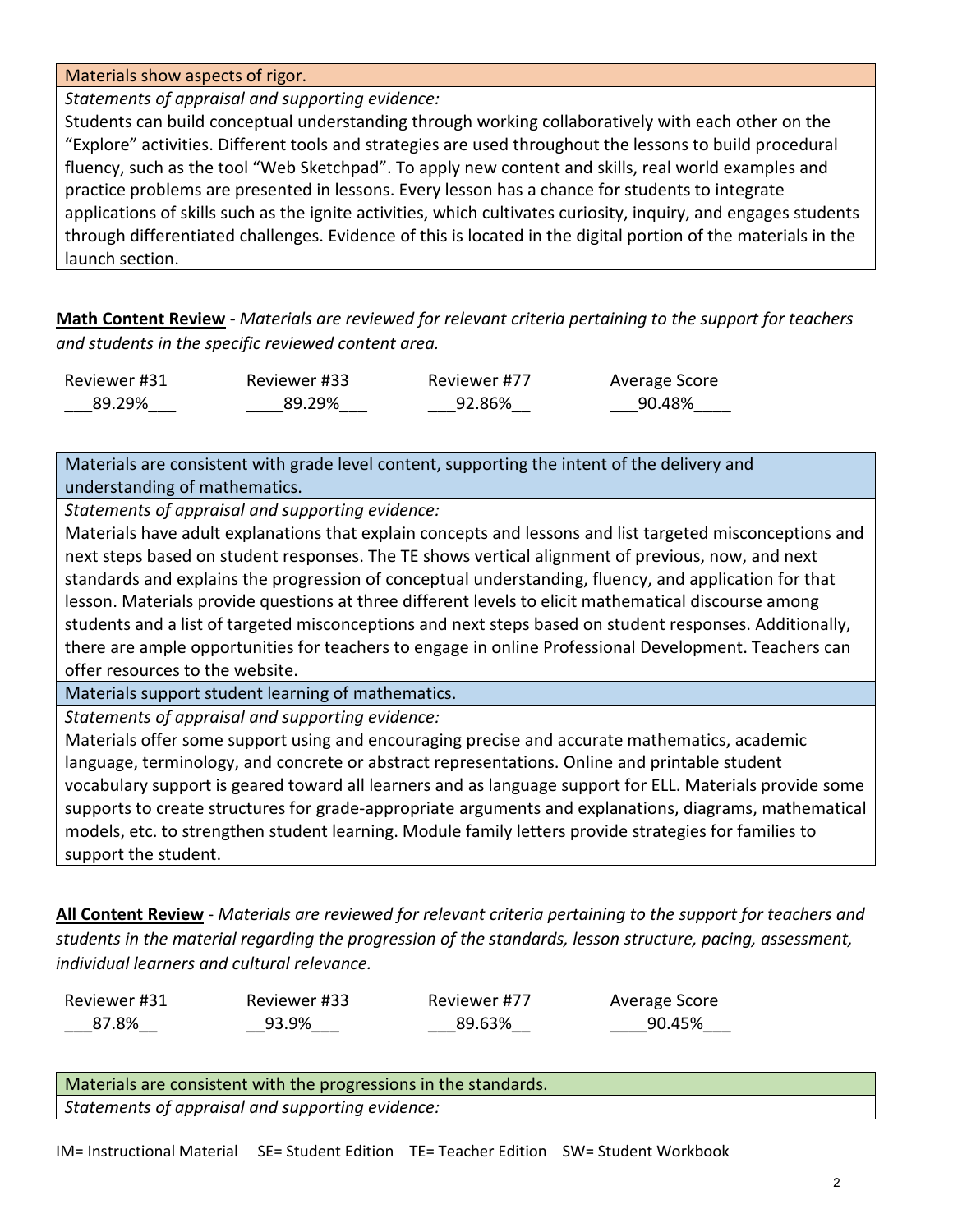Lessons are aligned to grade level standards. The progression from prior learning to current learning, followed by what comes next, is available at the launch of each lesson.

Materials foster coherence through connections at a single grade, where appropriate and required by the standards.

*Statements of appraisal and supporting evidence:*

Lessons are aligned to grade level standards. The standards seem to be taught in isolation without connections to other standards within a module. Vertical alignment of standards is coherent in a linear fashion from one standard to the next.

Materials are well designed and take into account effective lesson structure and pacing.

*Statements of appraisal and supporting evidence:*

A proposed pacing guide for block or traditionally timed classes is included in the materials for effective planning. In the overall online planning resource, the publisher has suggested a pacing guide in order to meet all grade level standards effectively. At the beginning of each lesson, a proposed pacing guide is suggested.

Materials offer teachers resources and tools to collect ongoing data about student progress on the standards.

*Statements of appraisal and supporting evidence:*

Teachers have the option of sharing strategies and resources on the web portal. Feedback is available after completion of assignments. Students have an online "before and after" checklist. In addition, students have the opportunity to use "Learnsmart," which helps student's increase awareness of their own learning.

Materials give all students extensive opportunities and support to explore key concepts.

*Statements of appraisal and supporting evidence:*

Practice problems are available in print as well as online. Additional practice is available to be assigned. Differentiated instruction strategies are proposed within the materials. Online adaptive support through the ALEKS program will aid students at their individual level. Differentiated resources are available for teachers to use as needed. They are comprehensive in order to support various levels of students. These are embedded as mini-lessons. Within the Teacher Edition, strategies are provided to assist approaching, on level, and above level students.

Materials support effective use of technology to enhance student learning. Digital materials are accessible and available in multiple platforms.

*Statements of appraisal and supporting evidence:*

Resources for the materials are available online, such as the Desmos on-line calculator. However, it is not as precise as a physical hand-held graphing calculator. Students can access the materials with multiple platforms, e.g, PCs, tablets, and mobile phones- both Android and iPhones. Reference to digital tools is included within the lessons.

Materials can be easily customized for individual learners.

*Statements of appraisal and supporting evidence:*

The material includes reference to ELL resources and suggestions for teachers. Teachers can create and assign online assessments to students that provide feedback after completion. "Learnsmart" is available to provide students with a resource for help in mastery of content. Materials provide differentiation opportunities for remediation and extra or extension activities for below level, on level, and beyond level learners.

Materials take into account cultural perspectives.

*Statements of appraisal and supporting evidence:*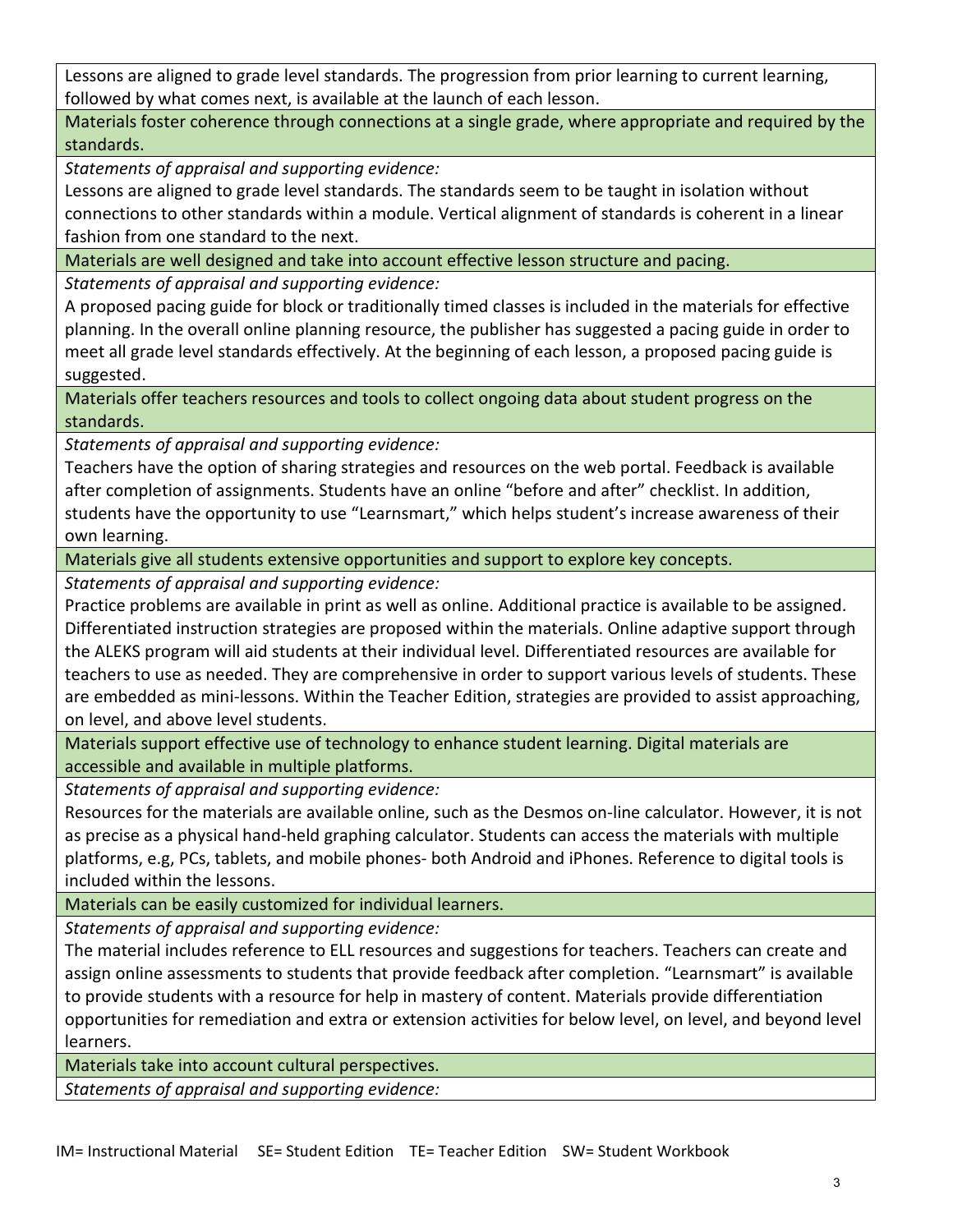There are some picture references to culture throughout the materials. Multicultural Teacher Tips provide insight on academic and cultural differences teachers may encounter in the classroom. Cultural perspective appear to be at the additive level, focusing on ELL structures for Latino culture only. It caters primarily to mainstream American traditions.

**Reviewer Professional Summation** - *These materials are reviewed by Level II and Level III educators from across New Mexico. The reviewers have brought their knowledge, experience and expertise into the review of these materials. They offer here their individual summary of the material as a whole.* 

Reviewer #31 background and experience: I am a level 3 instructor licensed for K-8 and Middle School. With eleven years experience, I have taught grades 5-Algebra 1 and served as an Instructional Coach. I hold a Bachelor's degree in Elementary Education and a Master's Degree in teaching Mathematics. I have worked with MC2 as a teacher leader and was a member of the first LIFT (Leadership Institute for Teachers) cohort. I have been a member of the Staff advisory team, Math Team Lead and Teacher Mentor team.

*Professional summary of material:*

Overall, the curriculum is comprehensive, but lacks cultural sensitivity in regard to multiple cultures and beyond an "additive" approach. The greatest challenges for schools using strictly digital materials would be in accessing the online features. The online textbooks are difficult to maneuver as they are accessible one page at a time or through slow searches. Pages load slowly and "jump" during loading.

Reviewer #33 background and experience: I am a level 2 licensed educator. I have a license in K-8, 7-12 secondary, and SPED. I have several earned Masters' Degrees. I earned a Master of Arts in Sociology and a Master of Education- Curriculum and Instruction from New Mexico State University. I earned a Master of Arts in Secondary Education from Eastern New Mexico University. I am the Math Department Head at my current high school. I am AP certified to teach AP Calculus AB/BC. I am a current Golden Apple Award Nominee. I am currently working on National Board Certification. I was a mentor for a new teacher.

*Professional summary of material:*

*Overall, I found the materials to be well aligned. However, the online platform was a bit frustrating as the loading and presenting of the material was delayed.*

Reviewer #77 background and experience:

I am a National Board Certified teacher and hold a Level III Early Childhood and K-8 dual license with endorsements in Gifted and ESL. I have a Master of Science in Education and have taught for 10 years in various subjects including Science, Math, Social Studies, and Language Arts in grades ranging from K through 8th. I have occupied various leadership roles including Grade Level Chair and SAT Chair. In addition, I am a Certified Support Provider for National Board Candidates.

*Professional summary of material:*

Overall, this material aligns with grade level standards and provides ample opportunities for students to learn and apply mathematical concepts. In addition, it provides support for students, teachers, and families with online practice and unit module letters. Short videos and interactive math tools help engage students and provide multiple opportunities for assessment. All in all, I would recommend this curriculum if you have access to adequate technology.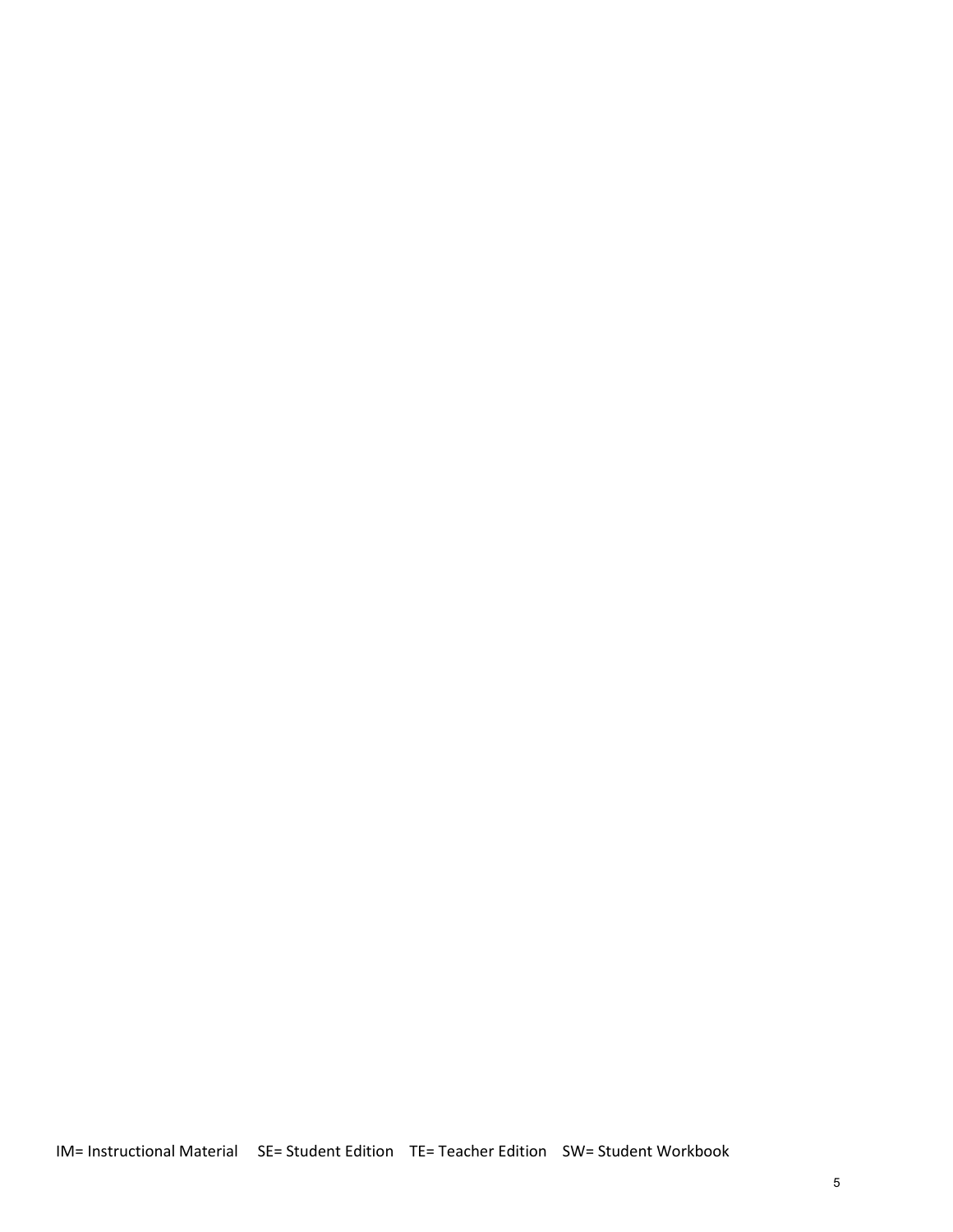### **2019 Instructional Material Summer Review Institute**

# **Review Team Appraisal of Title**

### **(K-8 Mathematics)**

This appraisal form is provided for use by educators responsible for the selection of instructional materials for implementation with districts and charter schools across New Mexico to meet the needs of their student populations.

This appraisal form should be used in conjunction with the publisher provided Form D: Research Based Effectiveness Determination that supports this reviewed material which can be found on the Instructional Material Bureau website.

<https://webnew.ped.state.nm.us/bureaus/instructional-materials/the-adoption-cycle/>

| IM Title       | Reveal Math Course III | Publisher      | McGraw-Hill Education |
|----------------|------------------------|----------------|-----------------------|
| SE ISBN        | 9780076959785          | <b>TE ISBN</b> | 9780076818952         |
| <b>SW ISBN</b> | N/A                    | Grade          | Grade 8               |
|                |                        | Level/Content  |                       |

**Core Material Designation** *(Core Material is - the comprehensive print or digital educational material, including basal material, which constitutes the necessary instructional components of a full academic course of study in those subjects for which the department has adopted content standards and benchmarks.*)

| Recommended         | Recommended with Reservations |                     | Not Recommended      |  |
|---------------------|-------------------------------|---------------------|----------------------|--|
| <b>Total Score</b>  |                               |                     |                      |  |
| Reviewer #28<br>80% | Reviewer #29<br>94%           | Reviewer #30<br>95% |                      |  |
| Reviewer #37<br>93% | Reviewer #38<br>93%           | Reviewer #39<br>93% | Average Score<br>91% |  |

**Standards Review** - *Materials are reviewed for alignment with the state adopted content standards, benchmarks and performance standards.*

| Reviewer #28 | Reviewer #29 | Reviewer #30 | Average Score |
|--------------|--------------|--------------|---------------|
| 84%          | 98%          | 98%          | 93%           |

### Materials align with grade level standards.

*Statements of appraisal and supporting evidence:*

IM= Instructional Material SE= Student Edition TE= Teacher Edition SW= Student Workbook The curriculum meets expectations because all standards have been addressed and the materials are aligned to them. The curriculum focuses on three critical areas to support the CCSS at  $8<sup>th</sup>$  grade: 1) formulating and reasoning about expressions and equations, including modeling an association in bivariate data with linear equations, and solving linear equations and systems of linear equations, 2) grasping the concept of a function and using functions to describe quantitative relationships, and 3) analyzing two-and-three dimensional space and figures using distance, angle, similarity and congruence and understanding and applying the Pythagorean Theorem. The 8th Grade course includes modules on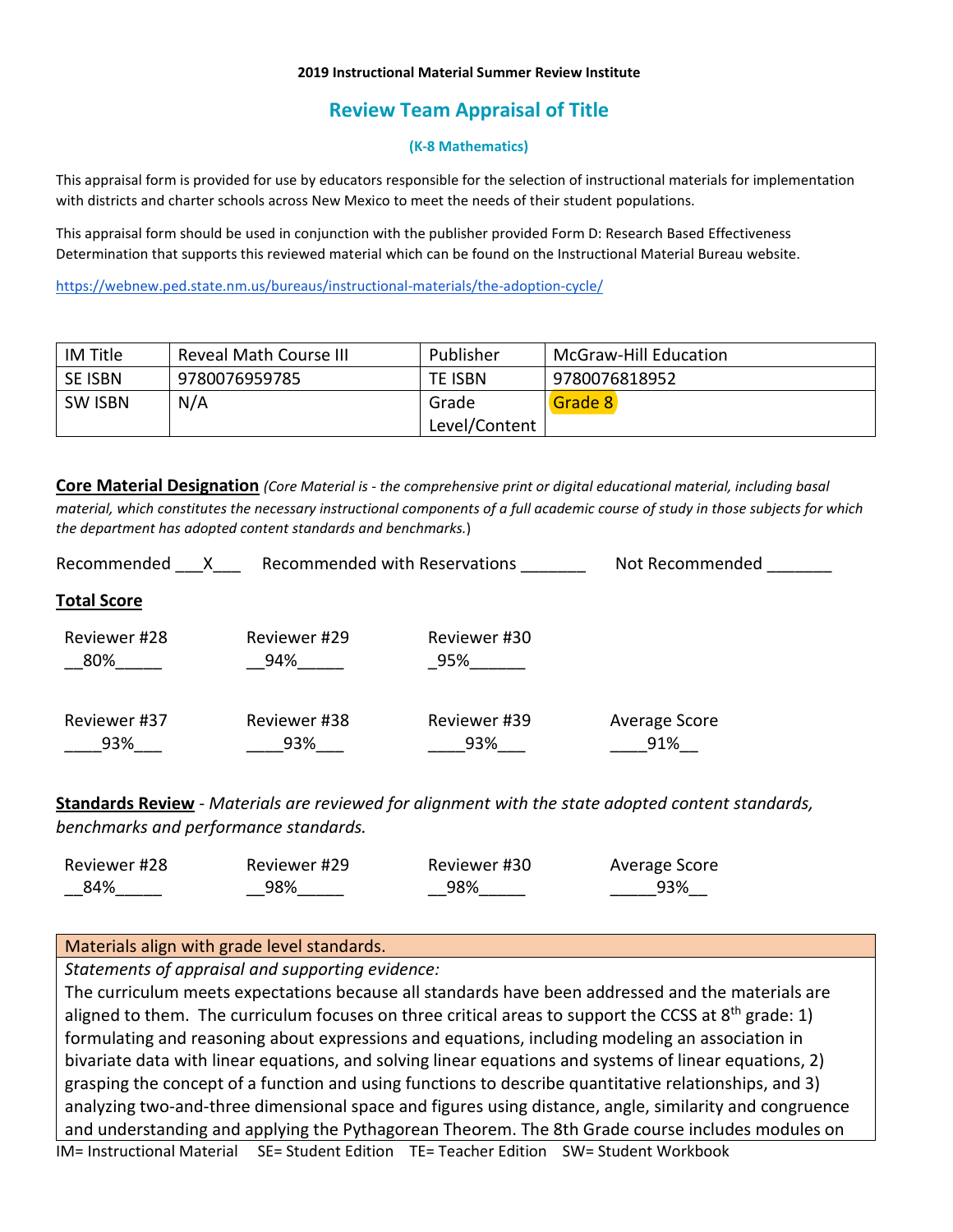exponents and scientific notation, real numbers, solving equations with variables on each side, linear relationships and slope, functions, systems of linear equations, triangles and the Pythagorean Theorem, Transformations, Congruence and Similarity, Volume and Scatter Plots and two-way tables.

## Materials align to standards for mathematical practice.

*Statements of appraisal and supporting evidence:*

The curriculum meets expectations of alignment to the standards for mathematical practice. Throughout the course, there is a focus on mathematical processes and practices, and all 8 practices are represented in the materials. Each lesson has a section called *Teaching with Mathematical Practices*. These strategies range from a simple focus on a mathematical standard to detailed application of several. For example, in TE lesson 7-2 (page 395), students find missing angle measures in triangles. This focus on MP2 (Reason Abstractly and Quantitatively) encourages students to represent the relationship among the angles shown in the flag in example 1 with the correct equation. In MP6 (Attend to Precision), students adhere to the angle sum formula of triangles to accurately calculate the value of x in the equation created for the same problem. This encourages the teacher to make sure students understand that, while the value of x is 34 (with no units), the measure of the angle is 34 degrees (with units).

Materials show aspects of rigor.

*Statements of appraisal and supporting evidence:*

The curriculum shows balance in the three aspects of rigor overall: conceptual understanding, procedural skills and fluency, and the application of mathematics. There were some standards that were not balanced in all three areas. Conceptual understanding is routinely developed in the explore sections of each module, as evidenced in Module 8 (Transformations) in which students draw on their knowledge of graphing in the coordinate plane to develop understanding of four types of transformations. This is where students use embedded technology to manipulate shapes that are translated, rotated, reflected and dilated through animation and interactive slides. Procedural skills and fluency are routinely practiced and developed in the Learn, Examples, and Practice Sections. In the case of Module 8, students work through examples either in the student workbook or using online tools, in which they are guided through problems they have recently explored. Applications of mathematics are reinforced in practice, Apply Tasks, and assessments by giving a variety of mathematical, single and multi-step contextual problems that attend thoroughly to the content standards, as evidenced in the practice problems. Some modules focus more heavily on one aspect of rigor over another. For example, Module 8 (Transformations) has a heavy focus on conceptual understanding and Module 9 (Congruence and Similarity) transitions the understanding from 8 to 9 with Application using those skills as a means to problem solve.

**Math Content Review** - *Materials are reviewed for relevant criteria pertaining to the support for teachers and students in the specific reviewed content area.*

| Reviewer #28 | Reviewer #29 | Reviewer #30 | Average Score |
|--------------|--------------|--------------|---------------|
| 82%          | 85%          | 82%          | 83%           |

Materials are consistent with grade level content, supporting the intent of the delivery and understanding of mathematics.

*Statements of appraisal and supporting evidence:*

The curriculum supports students in their understanding of the conceptual connections between the picture (graph) and numerical values. Students make grade level appropriate arguments and propose explanations for their learning that strengthen their learning. The materials support some precise and accurate mathematics using appropriate diagrams and models with concrete and abstract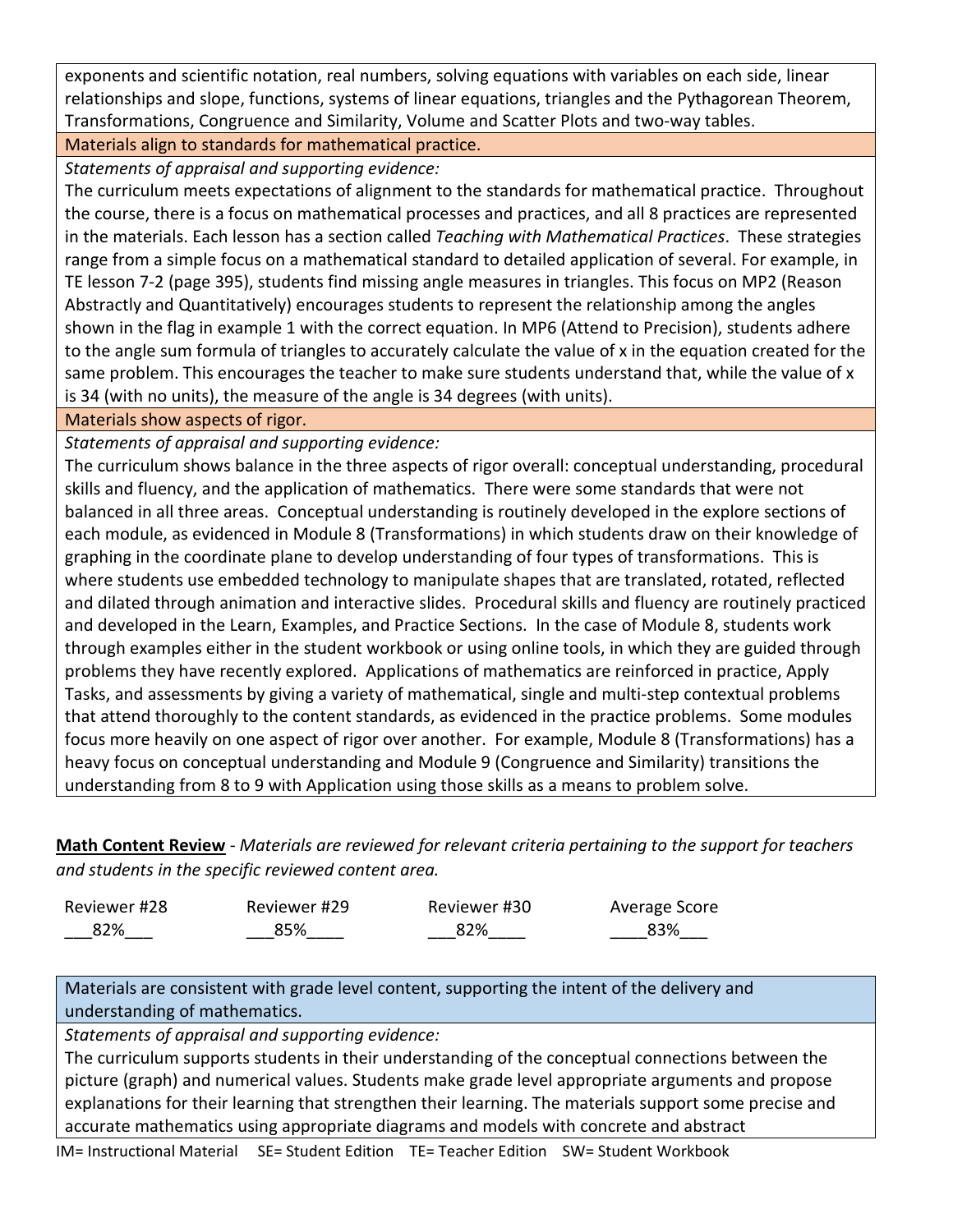representations. The materials offer students opportunities for showing their thinking and response (ie. SE Lesson 10-4 p.563. Apply Shopping and Talk about it). The teacher edition includes dependable print and digital components. There weren't many extension problems for students.

Materials support student learning of mathematics.

*Statements of appraisal and supporting evidence:*

The curriculum supports learning in mathematics. Explanations of each module contain a Module Goal, Focus, Coherence and statement of Rigor along with a Pacing guide. Materials are in print and digital form and contain supports that explain the math objective for each lesson and how it relates to the coherence of math learning progressions throughout the course. The materials provide insight into student ways of thinking with respect to important math concepts (ie. Formative Assessment Math Probes, Practice Problems). Strategies are provided to elicit mathematical discourse among students (ie. Questions for Mathematical Discourse, Differentiate, Think About It, Talk About It). The curriculum has a parent letter that can be sent out at the beginning of each module that contains different topics (ie. *What did students learn previously, What will students learn in this module, What vocabulary terms will they use,* and *How Can You Provide Support*). There are also many online options that can be pushed out to students, including a workbook for ELL students and extra example videos.

**All Content Review** - *Materials are reviewed for relevant criteria pertaining to the support for teachers and students in the material regarding the progression of the standards, lesson structure, pacing, assessment, individual learners and cultural relevance.*

| Reviewer #28 | Reviewer #29 | Reviewer #30 |               |
|--------------|--------------|--------------|---------------|
| 67%          | 82%          | 87%          |               |
|              |              |              |               |
| Reviewer #37 | Reviewer #38 | Reviewer #39 | Average Score |
| 92%          | 93%          | 93%          | 86%           |

# Materials are consistent with the progressions in the standards.

*Statements of appraisal and supporting evidence:*

The professional support offers a comprehensive scope and sequence. The scope and sequence document offers instructional material, lessons in a consistent flow, and covers the content of each grade. The materials offer supporting content that enhances focus and coherence. The curriculum is developed according to the grade-by-grade progressions in the standards and provides activities for students to enjoy in their grade-level content. The scope and sequence relates back to the previous grade working with representing and interpreting data and making connections (ie. Student Edition, Module 2, Real Numbers, p.67a Coherence).

Materials foster coherence through connections at a single grade, where appropriate and required by the standards.

*Statements of appraisal and supporting evidence:*

The curriculum includes a *Coherence* section which clearly aligns the current standards being addressed with ones in previous modules and ones to come in future modules. Each lesson gives a learning objective that aligns with these standards. For example, Module 8 (Transformations) sets up the foundational skills needed for Module 9 (Congruence and Similarity). The materials include problems and/or activities that serve to connect two or more standards in cases where these connections are natural and important, and are noted in the *Focus* section of each module introduction. For example,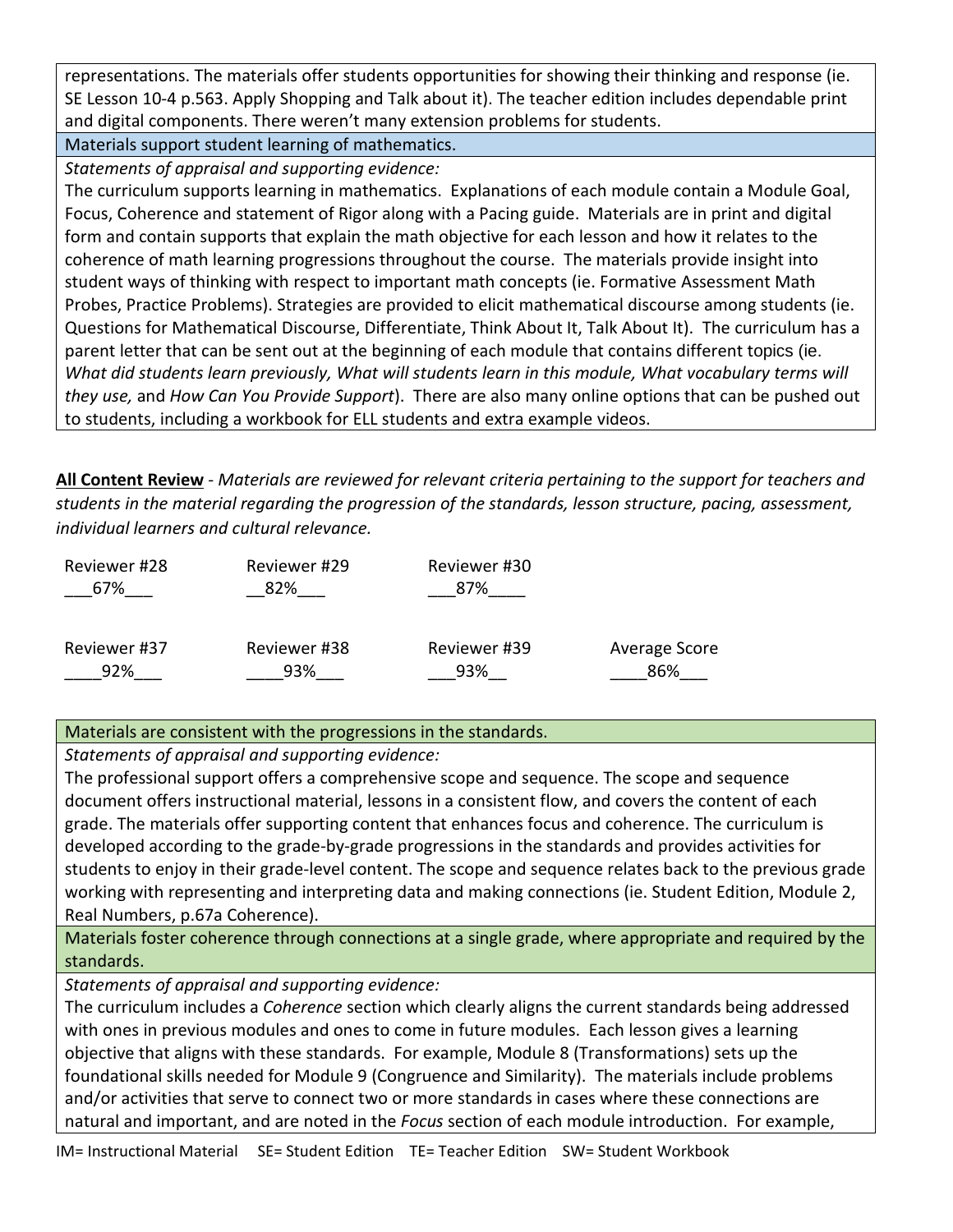Module 11( Scatter Plots and Two-Way Tables) addresses 8.SP.A.4, but states that 8.F.B.4, 8.SP.A.2 and 8.SP.A.3 will also be addressed within the lessons.

Materials are well designed and take into account effective lesson structure and pacing.

*Statements of appraisal and supporting evidence:*

The curriculum includes learning objectives that are visibly shaped by the content standards seen in the majority of the course content and professional support. The materials provide a list of lessons that support cross-reference standards, and provides a connection among real-world problems among some standards. Applications of mathematics was not addressed in every standard. There was partial evidence of promoting activities that gave students the opportunity to use math to make meaning of the standards.

The materials include problems and/or activities that serve to connect two or more standards. Materials provide strategies for gathering information on students' prior knowledge and across grade levels. Professional Learning provides partial opportunities to engage students with important mathematical ideas to deepen their understanding of mathematical concepts. The materials offer online and printed support for teachers through the use of curriculum and instructional resources, how-to videos, webinars, and online advice for teachers. The digital version is not very teacher friendly. It is difficult to use and find the materials that are offered to both teachers and students.

Materials offer teachers resources and tools to collect ongoing data about student progress on the standards.

*Statements of appraisal and supporting evidence:*

At the beginning of each module, students take a *Formative Assessment Math Probe* for the purpose of assessing what students are coming into the module knowing or needing. In addition, a *What Will You Learn* page has students self-assess skills before and after the module, look at vocabulary and complete a Quick Review and Quick Check. Within each lesson, there are interactive presentations which allow students to explore and learn about concepts using technology, *Talk About It* prompts focusing on mathematical discourse, *Differentiate* activities, *Learn, Explore and Example* problems as well as a *Check*  and *Apply* activity. Each lesson ends with *Practice* and *Homework* problems, which can be assigned as needed. These activities are available in both written and digital form. Each module ends with an assessment available in the digital tools, along with a Test Practice page, which aligns problems with standards addressed.

Materials give all students extensive opportunities and support to explore key concepts.

*Statements of appraisal and supporting evidence:*

The glossary offers clear and concise definitions, including labeled models or diagrams and examples, when appropriate. It is easily accessible in English and Spanish. It is offered both in print and online. The Teacher Guide offers examples of how concepts connect, and suggests what a teacher can say or ask at a given point of the lesson to help students make connections (ie. Explore and Develop, Mathematical Discourse). The material gives the list of objectives, lesson goals, what standards the lesson focuses on, and vertical alignment. It tells which of the three pillars of rigor the lesson will focus on and how it will balance out the lesson. There was partial evidence of extensive opportunities for students. There seems to be more offered online, but teachers will need resources in their classroom to be able to use them. The materials provide little to no evidence of opportunities for students to investigate content beyond what is expected in the unit or lesson. There is little to no evidence for a balanced portrayal of various demographic and personal characteristics.

Materials support effective use of technology to enhance student learning. Digital materials are accessible and available in multiple platforms.

*Statements of appraisal and supporting evidence:*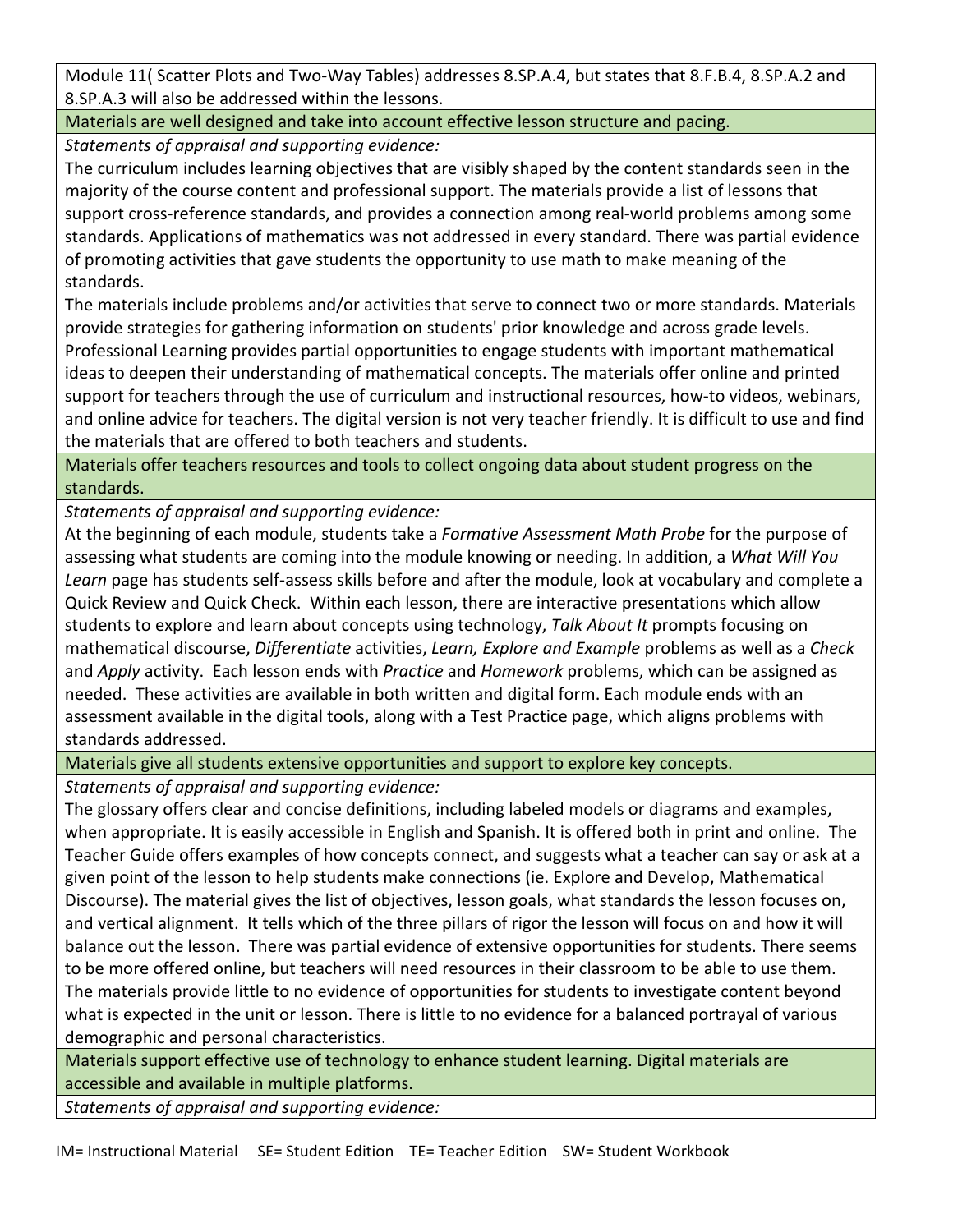All materials can be easily accessed, although there are so many options and supplementary tools that it can be difficult to find what you want to use. The images load adequately and the interactive tools and videos play at a normal speed and do not freeze up the computer system. There are a variety of problems available for students to practice the skills they are learning, including problems where the students are asked to fill in tables or manipulate and interact with graphs. Each module offers an assessment and extra problems that can be assigned. The digital materials appear to be platform neutral and can be accessed on PC, tablet, or mobile device.

Materials can be easily customized for individual learners.

*Statements of appraisal and supporting evidence:*

The curriculum offers resources that are differentiated for students who may need to review the concepts in a different way using "checks". Resources are available for students at approaching level, on level, or beyond level. Additionally, students can access extra practice and tutorial videos to view, in case they need support, as well as spiral reviews or customized assessments the teacher may have assigned. Online homework options are listed in the Teacher Guide, and are divided into levels for students. The assignments are technology-based and are auto-scored. Materials can also be customized for ELLs. The Math Language-Building Activities and Spanish Personal Tutors offer support for those students while simultaneously building grade-level math skills. Students also receive individualized instruction through online tools, such as learnsmart and aleks, which both have adaptive technology that measure student learning and topic mastery and provide real-time reports for the teacher.

Materials take into account cultural perspectives.

*Statements of appraisal and supporting evidence:*

The curriculum reflects cultural diversity and multiculturalism, mostly in the illustrations, pictures, and names used in the problems. Most of the print materials do not include pictures at all, but the digital resources have videos that are inclusive. There are limited examples of a sensitivity regarding religion, socioeconomic status, orientations, and views, and limited evidence of the integration and promotion of democratic values within the curriculum. For example, the materials offer a *Math History Minute* that shows up sporadically and gives a short summary of how a mathematician influenced the mathematical community. These individuals are from all over the world and not usually from the USA, but they are an example of different cultures. There was some evidence within the context of the materials that would help a teacher draw upon home language and culture in the Language Development Handbook (Teacher Edition) where some tips were given about relating concepts that may be unfamiliar to ELL students. The curriculum reflects an additive approach in that some of the names and illustrations are multicultural. However, there is no change to the basic structure of the curriculum, and there were no specific examples of the diverse culture in the state of New Mexico.

**Reviewer Professional Summation** - *These materials are reviewed by Level II and Level III educators from across New Mexico. The reviewers have brought their knowledge, experience and expertise into the review of these materials. They offer here their individual summary of the material as a whole.* 

Reviewer #28 background and experience: background and experience: Reviewer 28 has been teaching for 19 years. She has taught both elementary and middle school. She has also been the math content leader at her school for the last 4 years.

*Professional summary of material:*

The McGrawHill materials meet most of the expectations, but lack in certain areas. The materials provided a list of lessons that support cross-reference standards, and provided a connection among realworld problems among some standards. All three aspects of rigor were not supported in this material.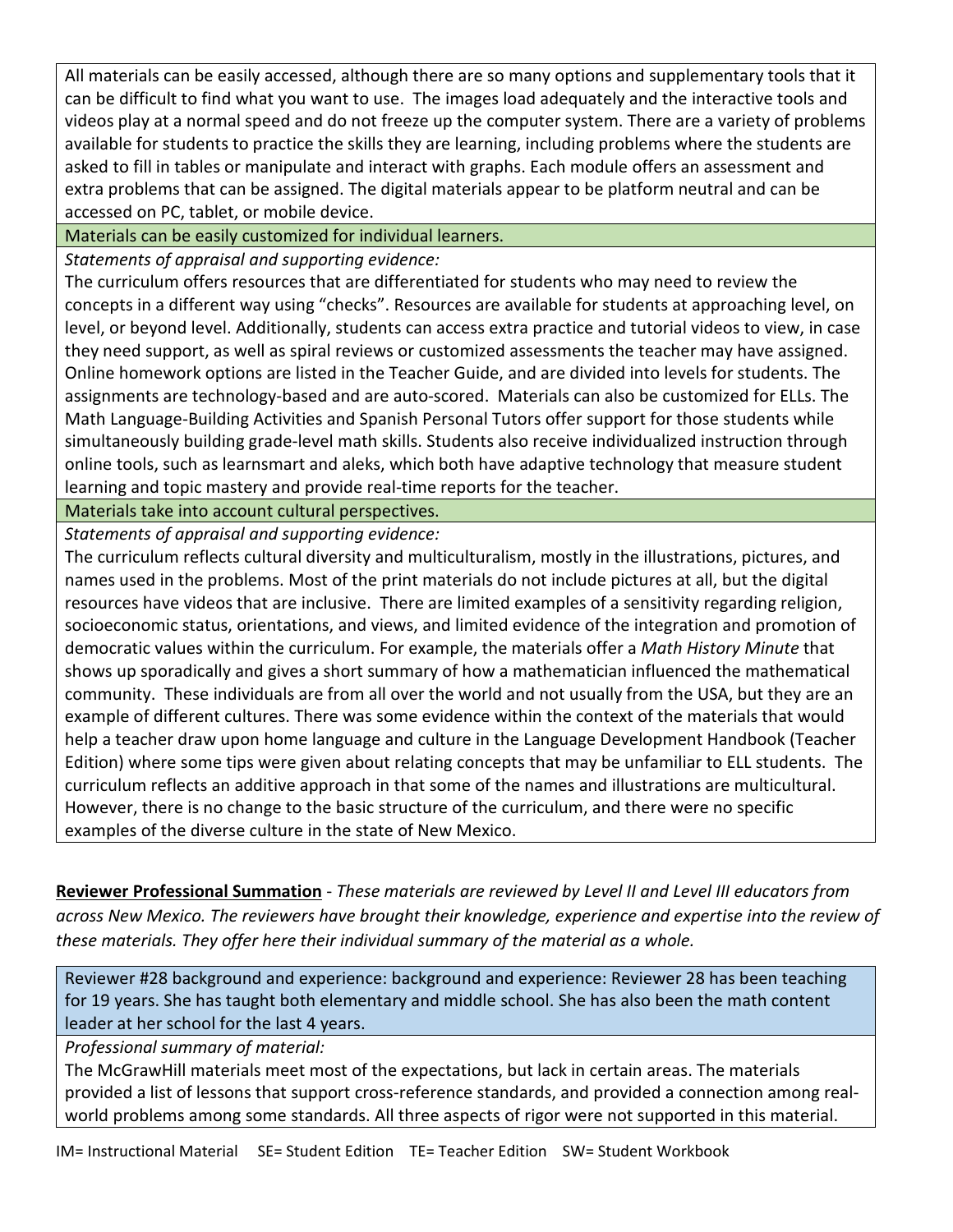Applications of mathematics was not addressed in every standard. There were partial evidence of promoting activities that gave students the opportunity to use math to make meaning of the standards. It lacked in rigor balance. There was conceptual understanding, little fluency, and very little application to real-world problems. Some standards balanced out and other standards were too heavy in the conceptual understanding and no application. All eight mathematical practices meet expectations and are aligned with the standards. The scope and sequence has a significant and smooth flow.

The McGrawHill material supports students in their understanding of the conceptual connections. Students make a grade appropriate argument and explanations of their learning that strengthen students' learning. I did not see many extension problems for students. The material does offer students opportunities for showing their thinking and response. The digital version is not so teacher friendly and is difficult to use and find the materials offered to both teachers and students. One of my concerns with this material is the lack of the state connection, the component for culturally and linguistically instruction. There were no specific examples of the diverse culture in the state of New Mexico.

Overall, I would recommend districts to look at McGrawHill materials. There are plenty of good resources, both printed and online for teachers and students. The materials will support teachers by offering classroom strategies that emphasize understanding of reasonableness and computation, and give students the ability to grow in their learning.

Reviewer #29 background and experience: Reviewer #29 has 11 years of teaching experience in the state of New Mexico and has taught middle school mathematics for 9 years, she has a Master's degree in Curriculum and Instruction with an emphasis in mathematics and leadership. She has worked as a Teacher Leader with NMSU for 8 years, and has been the math content leader at her school for 3 years. *Professional summary of material:*

The McGraw Reveal Math Course 3 meets the expectations of high quality teaching materials. Overall, the course covers the math standards at grade-level and provides scaffolded examples and many opportunities for students to practice the skills they are developing in 8th grade. The course focuses on the three critical areas of 8th grade mathematics, and provides a good pace, as well as lessons that are engaging. The Teacher Guide is helpful to teachers. It cites the progression of the standards, includes a pacing guide, provides prerequisite activities before each lesson, and offers strategies for teachers to use as they deliver instruction.

The online tools provides a lot of support. The interactive tools for modeling mathematics are purposeful and engaging, and the assessment tools are especially impressive. Reveal Math provides many resources for differentiating instruction, as well as resources for English Language Learners. One of the best components is the Math Language-Building Activities provided in the Handbook. The Standards for Math Practices are clearly identified and labeled in each lesson, and along with the Questions for Mathematical Discourse, this helps the teacher create an environment rich in student discourse and engagement.

I appreciated the Parent Letters available before every module, as maintaining communication with families is crucial to the success of every classroom. I would love these to be available in languages other than English. While the curriculum covered all areas in aspects of rigor, I found it leaned more towards procedural fluency, and the flow of conceptual development was not as evident. I also found the curriculum lacked support in helping our multicultural students see themselves in the materials, as the illustrations, images, and scenarios used followed an additive cultural approach and may not reflect the overall population in the state of New Mexico.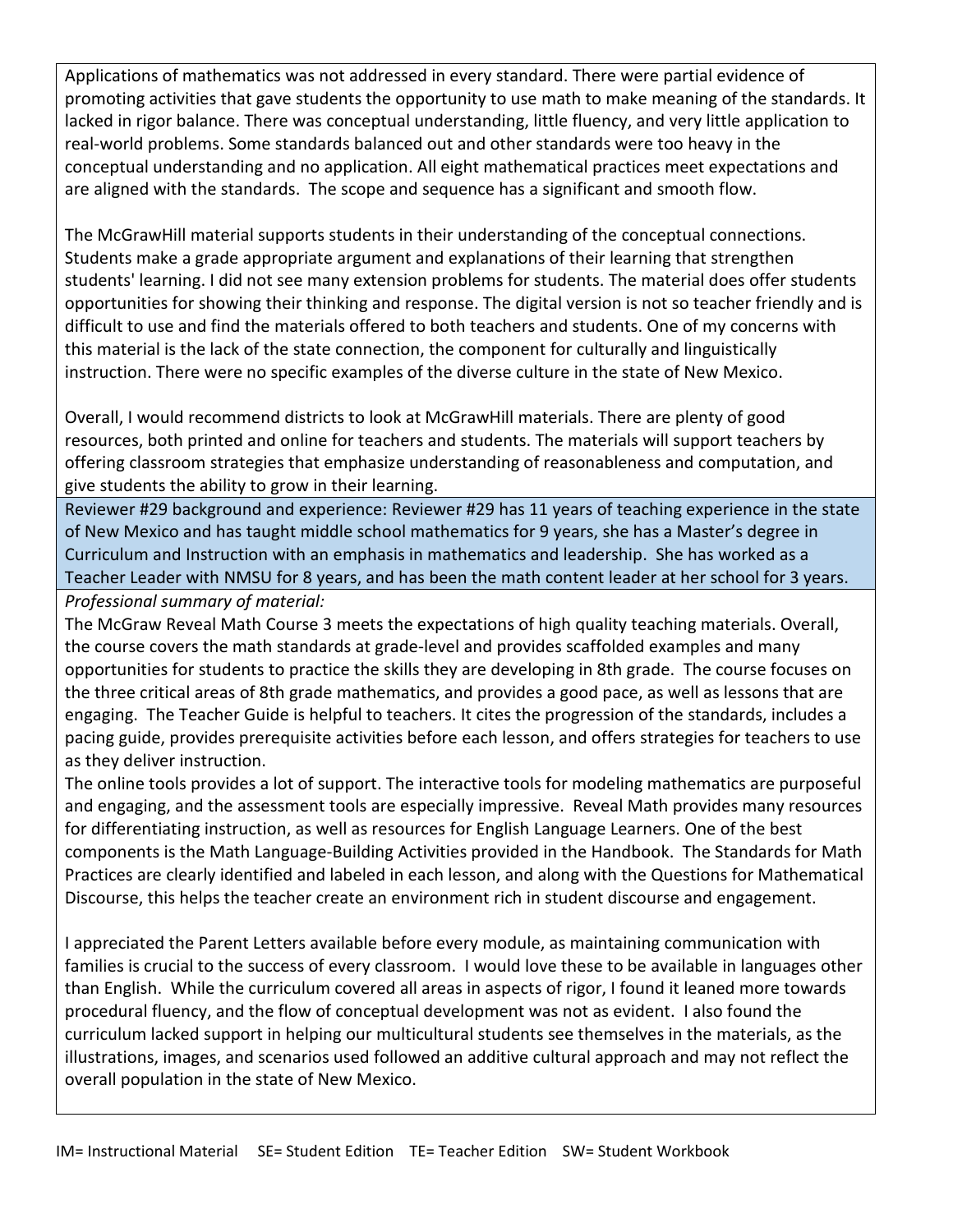Overall, the curriculum was somewhat easy to navigate, except it didn't flow as easily and there were many components to consider. The materials provided support to help any teacher, experienced or new, meet the goals and objectives in their math classrooms. I would be happy to use this curriculum in my classroom, as it would address many of the needs of teachers looking to provide rich math experiences for their students.

Reviewer #30 background and experience: Reviewer #30 has been teaching for 19 years. She is a nationally board certified teacher in the area of early adolescent mathematics and currently teaches at the middle school level. Previous experience has been in the general education department of a community college and at the elementary level but a majority of time has been in middle school.

## *Professional summary of material:*

The McGrawHill Reveal Math Course 3 Materials Meets Expectations in most areas. There is an abundance of material in both the print and digital resources that made it difficult to see how it would fit together overall in the classroom. All of the components did a good job of addressing the standards for grade 8 as a whole, along with the mathematical practices. However, they did seem to skip around a lot and take several lessons to meet the requirements for a particular standard at times. There were many opportunities for students to experience problems with the mathematics in different ways, ranging from basic to multi-step, real world problems. However, I missed deep, engaging tasks. The tools available to teachers give a variety of ways to meet the needs of all students and the digital materials have many different options. The curriculum lacked a connection to New Mexico and the culture with which students would relate. It was fairly generic in context. Otherwise, it should appeal to most students. I appreciate the additional handbook for ELL students, as well as the parent letter that can be sent home for each module. My score was pretty high, which reflects my belief that the materials met expectations of solid 8th grade math materials. However, the score did not reflect my belief that the organization of the materials was overwhelming. This curriculum was good overall, and I would be able to use it in my classroom after deciding how to make all the parts work together cohesively.

Reviewer #37 background and experience: Level III teacher 21 years experience teaching grades 1-8. Most years teaching grades 6-8 with an emphasis on Math. I have taught in Northern New Mexico all of my years. I am a member of the Math Teacher Leader Network and have participated in PD with the Math and Science Academy through Los Alamos National Labs focusing on CCSS and Methods of Teaching.

*Professional summary of material:*

The McGraw Hill materials offered a variety of resources that were user friendly to both teachers and students. The online components were interactive and engaging for the students and there was a lot of teacher support materials available. The foundational skills, on level skills and future skills activities were abundant. There seemed to be almost too much material to be covered in one school year. The materials took into account some cultural perspectives and diversity, but not much. Overall, the curriculum had a good flow and covered almost the entire content that is required.

Reviewer #38 background and experience: Level II teacher, 24 years experience teaching grades 7-8 math teaching 18 years in Texas, ad currently this is my 6th year in New Mexico. I teach in a small district in Southeast New Mexico.

*Professional summary of material:*

McGraw Hill offered a wide range of resources. There are paper books, electronic books, and many online resources to complete their curriculum. Their online interactive materials give students the practice they need for the end of year state assessment, New Mexico Transitional Test. The book seemed to flow well in the order the standards are taught. The book offers resources to reach a variety of learners.

Reviewer #39 background and experience: Level III teacher with 17 years experience teaching grades 7-8 in Southern New Mexico